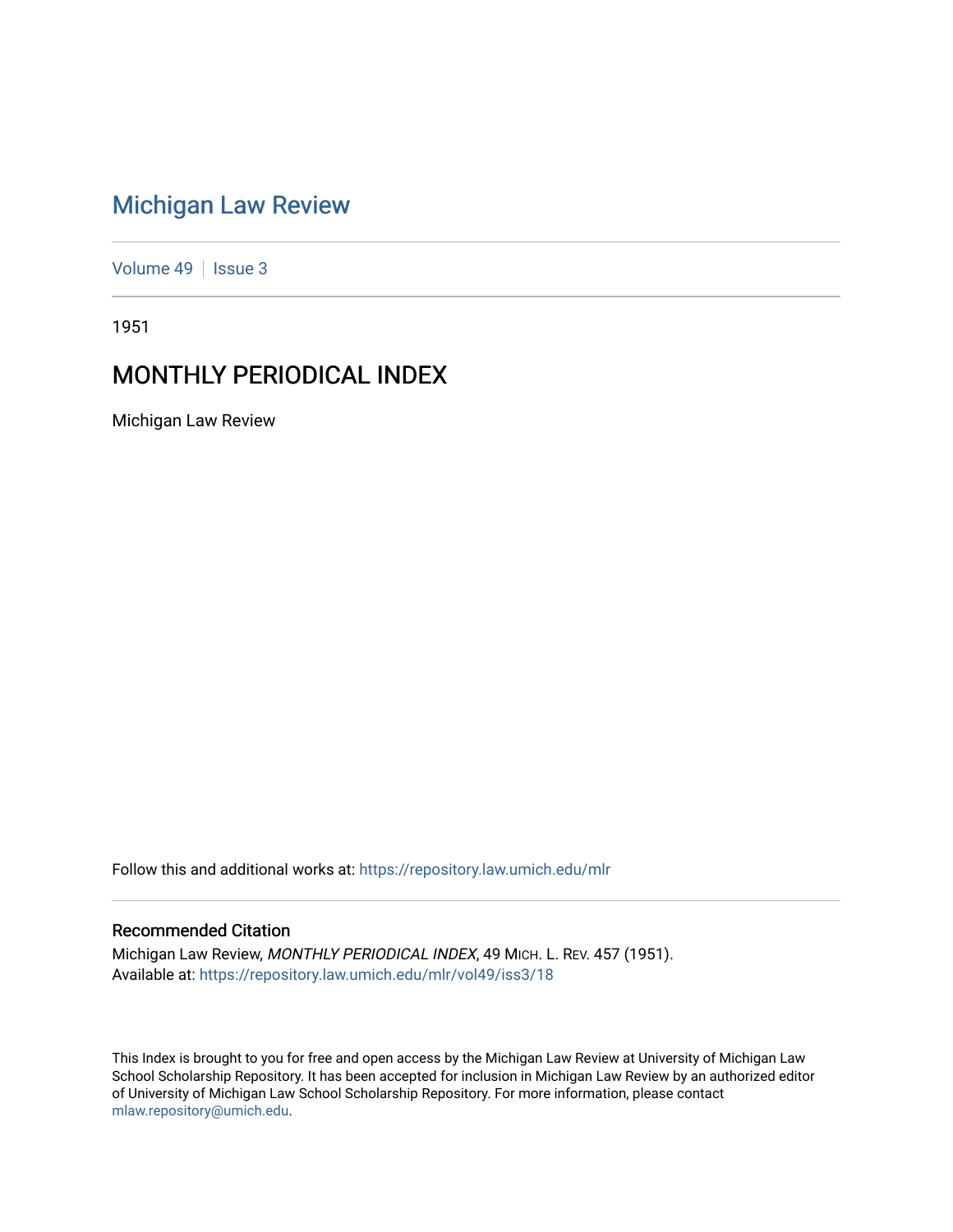# *I*  MONTHLY PERIODICAL INDEX

This department lists the *articles* and *comments* which appear in leading law reviews. The index embraces material published since the last issue of this REVIEW.

Limitation of space makes necessary the inclusion of only the longer and more important items: articles and comments. Accordingly, decision notes (except those over five pages in length), book reviews and biographical articles are excluded.

(a) indicates a leading article. Where the title of the article or comment is not selfexplanatory, an indication of its scope is added in brackets.

# ADMINISTRATIVE LAw

# See also *Public Officers.*

Old standards in new context: a comparative analysis of FCC regulation. 18 Univ. Chi. L. Rev. 78-92 (Autumn).

The trial examiner's intermediate report and its role in unfair labor practice cases. (a) Rankin M. Gibson. 19 Geo. Wash. L. Rev. 23-48 (Oct.).

## ANTI-TRUST LAW

The big case: procedural problems in antitrust litigation. (a) Breck P. McAllister. 64 Harv. L. Rev. 27-61 (Nov.).

Proof requirements in anti-trust suits: the obstacles to treble damage recovery. 18 Univ. Chi. L. Rev. 130-138 (Autumn).

#### APPELLATE PROCEDURE

Abolition of appeals from Canadian courts to the privy council. 64 Harv. L. Rev. 104- 114 (Nov.).

Appeals in the federal practice from collateral orders. (a) Oscar W. Underwood, Jr. 36 Va. L. Rev. 731-740 (Oct.).

#### **BANKRUPTCY**

Bankruptcy-the new test of perfection under section 60A-effect of public law 461. 49 Mich. L. Rev. 243-253 (Dec.).

Much ado about nothing: the real effect of amended 60(a) on accounts receivable financing. (a) Allan F. Conwell and William W. Ellis, Jr. 64 Harv. L. Rev. 62-79 (Nov.).

#### CARRIERS

The private motor carrier definition of the interstate commerce act: an economic-legal battleground. (a) John Coggins. 19 Geo. Wash. L. Rev. 1-22 (Oct.).

# CITIZENSHIP

The loss of American nationality-the development of statutory expatriation. (a) John P. Roche. 99 Univ. Pa. L. Rev. 25- 71 (Oct.).

### CoMPARATIVE LAw

Comparative law's proper task for the international court. (a) Louis B. Wehle. 99 Univ. Pa. L. Rev. 13-24 (Oct.).

# CONSTITUTIONAL LAW

See also *Labor* Law, *States.* 

Private tutoring, compulsory education and the Illinois supreme court. 18 Univ. Chi. L. Rev. 105-114 (Autumn).

#### **CONTRACTS**

Loss splitting in contract litigation. 18

Univ. Chi. L. Rev. 153-163 (Autumn). Policing contracts under the proposed commercial code. 18 Univ. Chi. L. Rev. 146-153 (Autumn).

# COOPERATIVE Associations

The taxable income of cooperatives. (a) Roswell Magill and Allen H. Merrill. 49 Mich. L. Rev. 167-190 (Dec.).

# **CORPORATIONS**

See also *Financing, Taxation.* 

Limitations on the amending power in the corporate contract, 18 Univ. Chi. L. Rev. 139-146 (Autumn).

### CRIMINAL LAw AND PROCEDURE

An investigation and critique of the defective delinquent statute in Massachusetts. (a) Efrem A. Gordon and Lewis Harris. 30 Bost. Univ. L. Rev. 459-501 (Nov.).

### DAMAGES

See *Anti-Trost* Law, *Contracts, Torts.* 

#### **DISCOVERY**

Discovery of government documents under the federal rules. 18 Univ. Chi. L. Rev. 122-130 (Autumn).

# FEDERAL PROCEDURE

See *Appellate Procedure*, Discovery.

## FINANCING

The auction block for securities. (a) David S. Henkel. 36 Va. L. Rev. 701-729 (Oct.).

# lNsANE PERsoNs

See *Criminal* Law *and Procedure.* 

# **INSURANCE**

Insurer's. liability for failure to compromise suit. 30 Bost. Univ. L. Rev. 550-555 (Nov.).